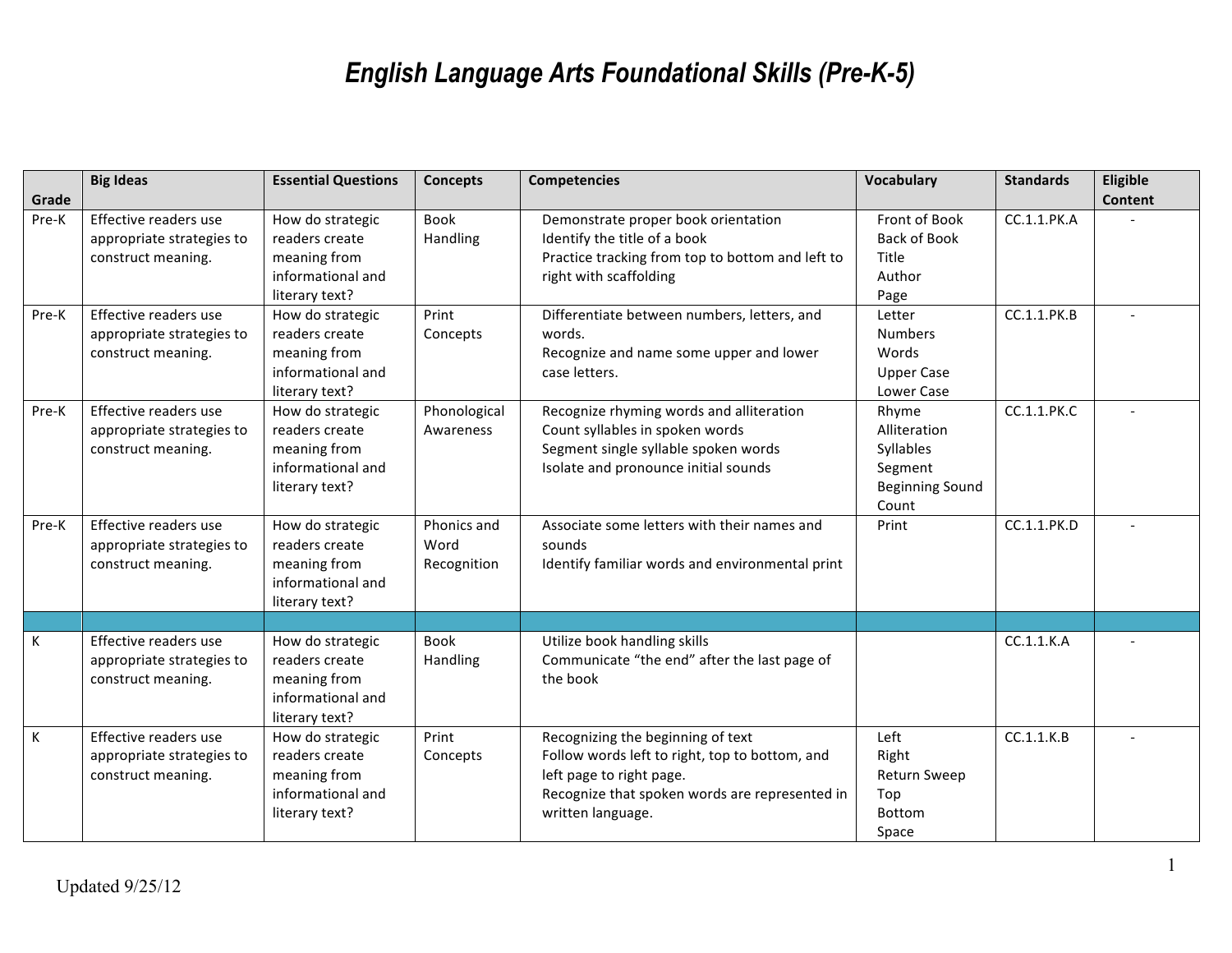|                | <b>Big Ideas</b>                                                         | <b>Essential Questions</b>                                                                | <b>Concepts</b>                    | <b>Competencies</b>                                                                                                                                                                                                                                                                                                                            | <b>Vocabulary</b>                                                                                 | <b>Standards</b> | Eligible       |
|----------------|--------------------------------------------------------------------------|-------------------------------------------------------------------------------------------|------------------------------------|------------------------------------------------------------------------------------------------------------------------------------------------------------------------------------------------------------------------------------------------------------------------------------------------------------------------------------------------|---------------------------------------------------------------------------------------------------|------------------|----------------|
| Grade          |                                                                          |                                                                                           |                                    | Recognize a one to one match between voice<br>and print<br>Understand that words are separated by spaces<br>in print<br>Understand that a word is made up of a specific<br>sequence of letters<br>Identify all upper and lower case letters<br>Identify punctuation marks                                                                      | Sequence<br>Punctuation<br>Mark<br>Period<br><b>Question Mark</b><br>Exclamation<br>Mark<br>Comma |                  | <b>Content</b> |
| $\,$ K         | Effective readers use<br>appropriate strategies to<br>construct meaning. | How do strategic<br>readers create<br>meaning from<br>informational and<br>literary text? | Phonological<br>Awareness          | Recognize and produce rhyming words<br>Count, pronounce, blend, and segment syllables<br>in spoken words<br>Blend and segment onsets and rhymes of single-<br>syllable spoken words<br>Isolate and pronounce the initial, medial vowel,<br>and final sound in CVC words                                                                        | Middle Sound<br><b>End Sound</b><br>Blend<br>Pronounce<br>Consonant<br>Vowel<br><b>CVC Words</b>  | CC.1.1.K.C       |                |
| $\mathsf{K}$   | Effective readers use<br>appropriate strategies to<br>construct meaning. | How do strategic<br>readers create<br>meaning from<br>informational and<br>literary text? | Phonics and<br>Word<br>Recognition | Demonstrate basic knowledge of one to one<br>letter sound correspondence<br>Associate the long and short sounds with<br>common spellings for the five major vowels<br>Read grade level high frequency sight words<br>with automaticity<br>Distinguish between similarly spelled words by<br>identifying the sounds of the letters that differ. | Long Vowel<br><b>Short Vowel</b><br>Spelling<br>Sight Word<br>Alike<br>Different                  | CC.1.1.K.D       |                |
|                | Effective readers use<br>appropriate strategies to<br>construct meaning. | How do strategic<br>readers create<br>meaning from<br>informational and<br>literary text? | Fluency                            | Read emergent reader text with purpose and<br>understanding.                                                                                                                                                                                                                                                                                   | Purpose<br>Fluency                                                                                | CC.1.1.K.E       |                |
|                |                                                                          |                                                                                           |                                    |                                                                                                                                                                                                                                                                                                                                                |                                                                                                   |                  |                |
| $\overline{1}$ | Effective readers use<br>appropriate strategies to<br>construct meaning. | How do strategic<br>readers create<br>meaning from<br>informational and<br>literary text? | Book<br>Handling                   | <b>Intentionally Blank</b>                                                                                                                                                                                                                                                                                                                     |                                                                                                   |                  |                |
|                | Effective readers use<br>appropriate strategies to<br>construct meaning. | How do strategic<br>readers create<br>meaning from                                        | Print<br>Concepts                  | Recognize the distinguishing features of a<br>sentence (e.g. First word, capitalization, and<br>punctuation)                                                                                                                                                                                                                                   | Sentence<br>Capitalization<br><b>Quotation Marks</b>                                              | CC.1.1.1.B       |                |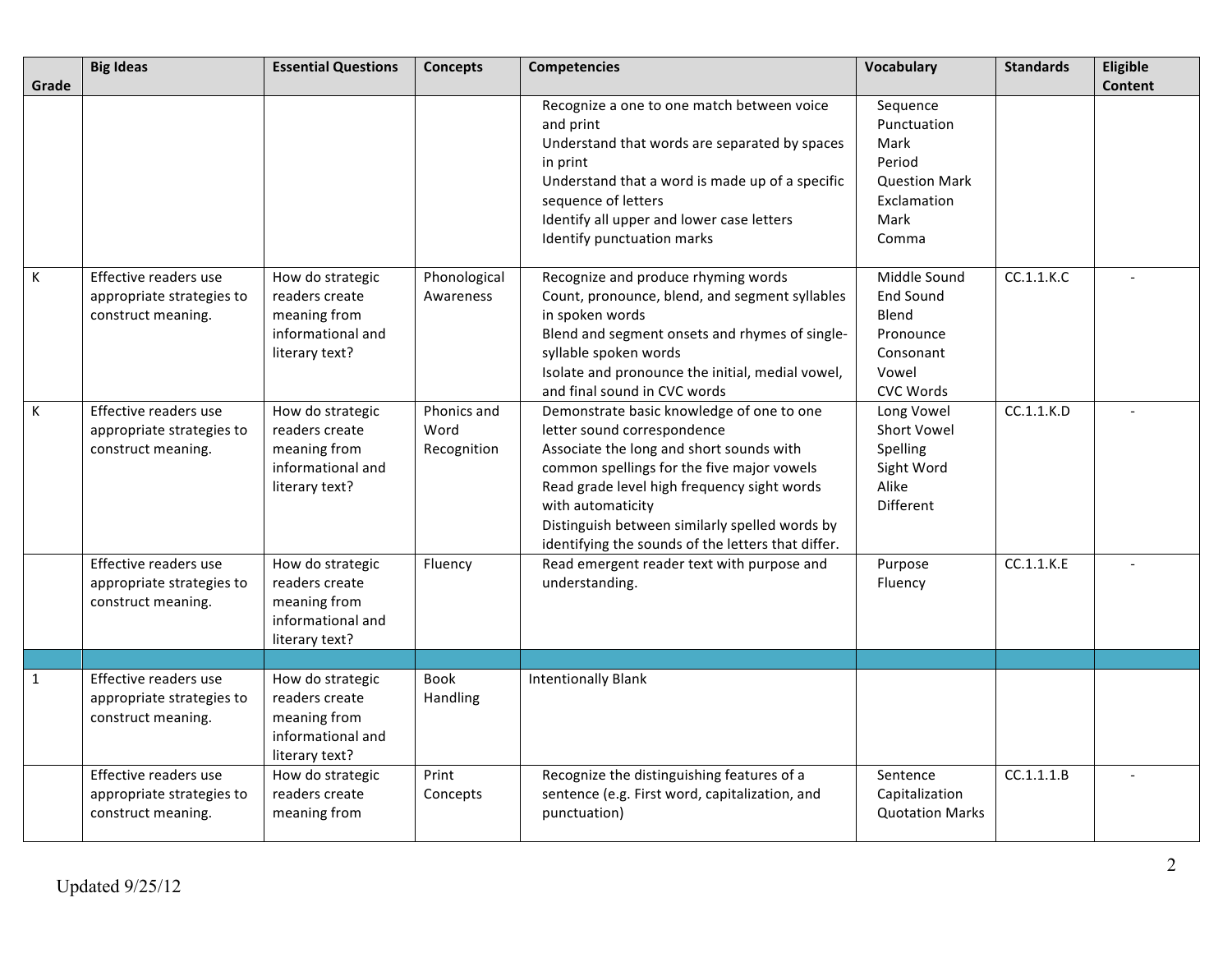| Grade          | <b>Big Ideas</b>                                                         | <b>Essential Questions</b>                                                                | <b>Concepts</b>                    | <b>Competencies</b>                                                                                                                                                                                                                                                                                                                                                                                                         | <b>Vocabulary</b>                                                                                                     | <b>Standards</b> | Eligible<br><b>Content</b> |
|----------------|--------------------------------------------------------------------------|-------------------------------------------------------------------------------------------|------------------------------------|-----------------------------------------------------------------------------------------------------------------------------------------------------------------------------------------------------------------------------------------------------------------------------------------------------------------------------------------------------------------------------------------------------------------------------|-----------------------------------------------------------------------------------------------------------------------|------------------|----------------------------|
|                |                                                                          | informational and<br>literary text?                                                       |                                    |                                                                                                                                                                                                                                                                                                                                                                                                                             |                                                                                                                       |                  |                            |
| $\mathbf{1}$   | Effective readers use<br>appropriate strategies to<br>construct meaning. | How do strategic<br>readers create<br>meaning from<br>informational and<br>literary text? | Phonological<br>Awareness          | Distinguish long from short vowel sounds in<br>spoken single syllable words<br>Count, pronounce, blend, and segment syllables<br>in spoken words<br>Orally produce single syllable words, including<br>consonant blends and diagraphs<br>Isolate and pronounce initial, medial, and final<br>vowel sounds in spoken single syllable words<br>Add or substitute individual sounds in one<br>syllable words to make new words | Orally<br><b>Consonant Blend</b><br>Diagraph<br>Add<br>Substitute                                                     | CC.1.1.1.C       | $\overline{\phantom{a}}$   |
| 1              | Effective readers use<br>appropriate strategies to<br>construct meaning. | How do strategic<br>readers create<br>meaning from<br>informational and<br>literary text? | Phonics and<br>Word<br>Recognition | Identify common consonant diagraphs, final -e,<br>and common vowel teams.<br>Decode one and two syllable words with<br>common patterns.<br>Read grade level words with inflectional endings<br>Read grade appropriate irregularly spelled<br>words.                                                                                                                                                                         | Consonant<br>Diagraph<br>$Final -e$<br><b>Vowel Team</b><br>Decode<br>Inflectional<br>Ending<br>Irregular<br>Patterns | CC.1.1.1.D       |                            |
| $\mathbf{1}$   | Effective readers use<br>appropriate strategies to<br>construct meaning. | How do strategic<br>readers create<br>meaning from<br>informational and<br>literary text? | Fluency                            | Read on level text with purpose and<br>understanding with accuracy and fluency<br>Read on level text orally with accuracy,<br>appropriate rate, and expression on successive<br>readings<br>Use context to confirm or self-correct word<br>recognition and understanding, rereading as<br>necessary.                                                                                                                        | Text<br>Accuracy<br>Rate<br>Expression<br>Context<br>Self-Correct<br>Rereading                                        | CC.1.1.1.E       |                            |
|                |                                                                          |                                                                                           |                                    |                                                                                                                                                                                                                                                                                                                                                                                                                             |                                                                                                                       |                  |                            |
| $\overline{2}$ | Effective readers use<br>appropriate strategies to<br>construct meaning. | How do strategic<br>readers create<br>meaning from<br>informational and<br>literary text? | Phonics and<br>Word<br>Recognition | Distinguish long and short vowels when reading<br>regularly spelled one syllable words<br>Decode two syllable words with long vowels<br>and words with common prefixes and suffixes<br>Read grade level high frequency sight words<br>and words with inconsistent but common<br>spelling-sound correspondence<br>Read grade appropriate irregularly spelled<br>words                                                        | Prefix<br>Suffix<br><b>High Frequency</b><br>Common                                                                   | CC.1.1.2.D       |                            |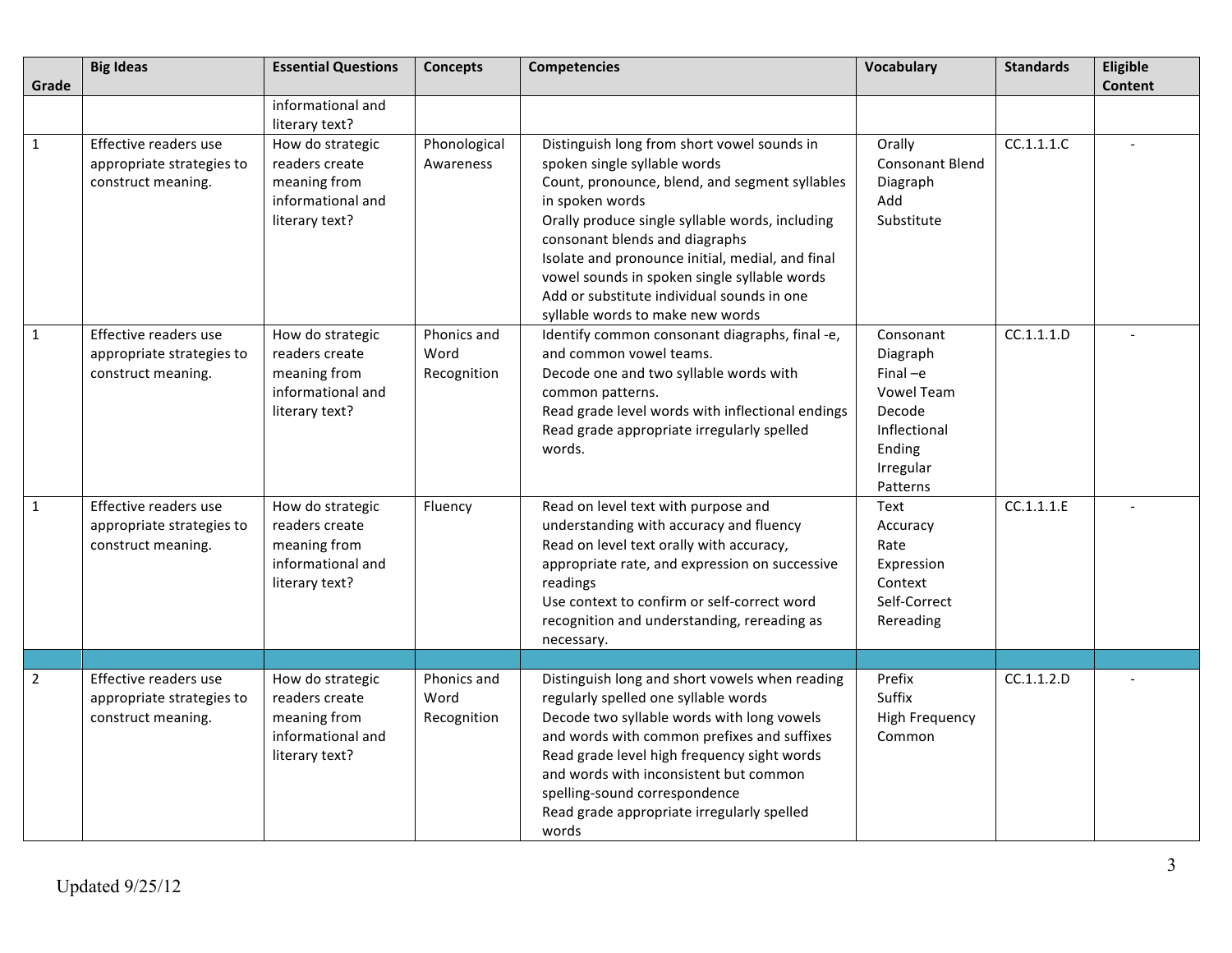| Grade          | <b>Big Ideas</b>                                                         | <b>Essential Questions</b>                                                                | <b>Concepts</b>                    | <b>Competencies</b>                                                                                                                                                                                                                                                                                  | Vocabulary                  | <b>Standards</b> | Eligible<br><b>Content</b> |
|----------------|--------------------------------------------------------------------------|-------------------------------------------------------------------------------------------|------------------------------------|------------------------------------------------------------------------------------------------------------------------------------------------------------------------------------------------------------------------------------------------------------------------------------------------------|-----------------------------|------------------|----------------------------|
|                |                                                                          |                                                                                           |                                    | Know spelling-sound correspondences for<br>additional common vowel teams.                                                                                                                                                                                                                            |                             |                  |                            |
| $\overline{2}$ | Effective readers use<br>appropriate strategies to<br>construct meaning. | How do strategic<br>readers create<br>meaning from<br>informational and<br>literary text? | Fluency                            | Read on level text with purpose and<br>understanding with accuracy and fluency<br>Read on level text orally with accuracy,<br>appropriate rate, and expression on successive<br>readings<br>Use context to confirm or self-correct word<br>recognition and understanding, rereading as<br>necessary. |                             | CC.1.1.2.D       |                            |
|                |                                                                          |                                                                                           |                                    |                                                                                                                                                                                                                                                                                                      |                             |                  |                            |
| $\overline{3}$ | Effective readers use<br>appropriate strategies to<br>construct meaning. | How do strategic<br>readers create<br>meaning from<br>informational and<br>literary text? | Phonics and<br>Word<br>Recognition | Identify and know the meaning of the most<br>common prefixes and derivational suffixes<br>Decode words with common Latin suffixes<br>Decode multi-syllable words<br>Read grade appropriate irregularly spelled<br>words.                                                                             | Multi-Syllable<br>Root Word | CC.1.1.3.D       |                            |
| $\overline{3}$ | Effective readers use<br>appropriate strategies to<br>construct meaning. | How do strategic<br>readers create<br>meaning from<br>informational and<br>literary text? | Fluency                            | Read on level text with purpose and<br>understanding with accuracy and fluency<br>Read on level text orally with accuracy,<br>appropriate rate, and expression on successive<br>readings<br>Use context to confirm or self-correct word<br>recognition and understanding, rereading as<br>necessary. |                             | CC.1.1.3.E       |                            |
|                |                                                                          |                                                                                           |                                    |                                                                                                                                                                                                                                                                                                      |                             |                  |                            |
| 4              | Effective readers use<br>appropriate strategies to<br>construct meaning. | How do strategic<br>readers create<br>meaning from<br>informational and<br>literary text? | Phonics and<br>Word<br>Recognition | Use combined knowledge of all letter-sound<br>correspondences, syllabication, patterns, and<br>morphology to read accurately unfamiliar multi-<br>syllabic words                                                                                                                                     | Syllabication<br>Morphology | CC1.1.4.D        |                            |
| $\overline{4}$ | Effective readers use<br>appropriate strategies to<br>construct meaning. | How do strategic<br>readers create<br>meaning from<br>informational and<br>literary text? | Fluency                            | Read on level text with purpose and<br>understanding with accuracy and fluency<br>Read on level text orally with accuracy,<br>appropriate rate, and expression on successive<br>readings                                                                                                             |                             | CC1.1.4.E        |                            |